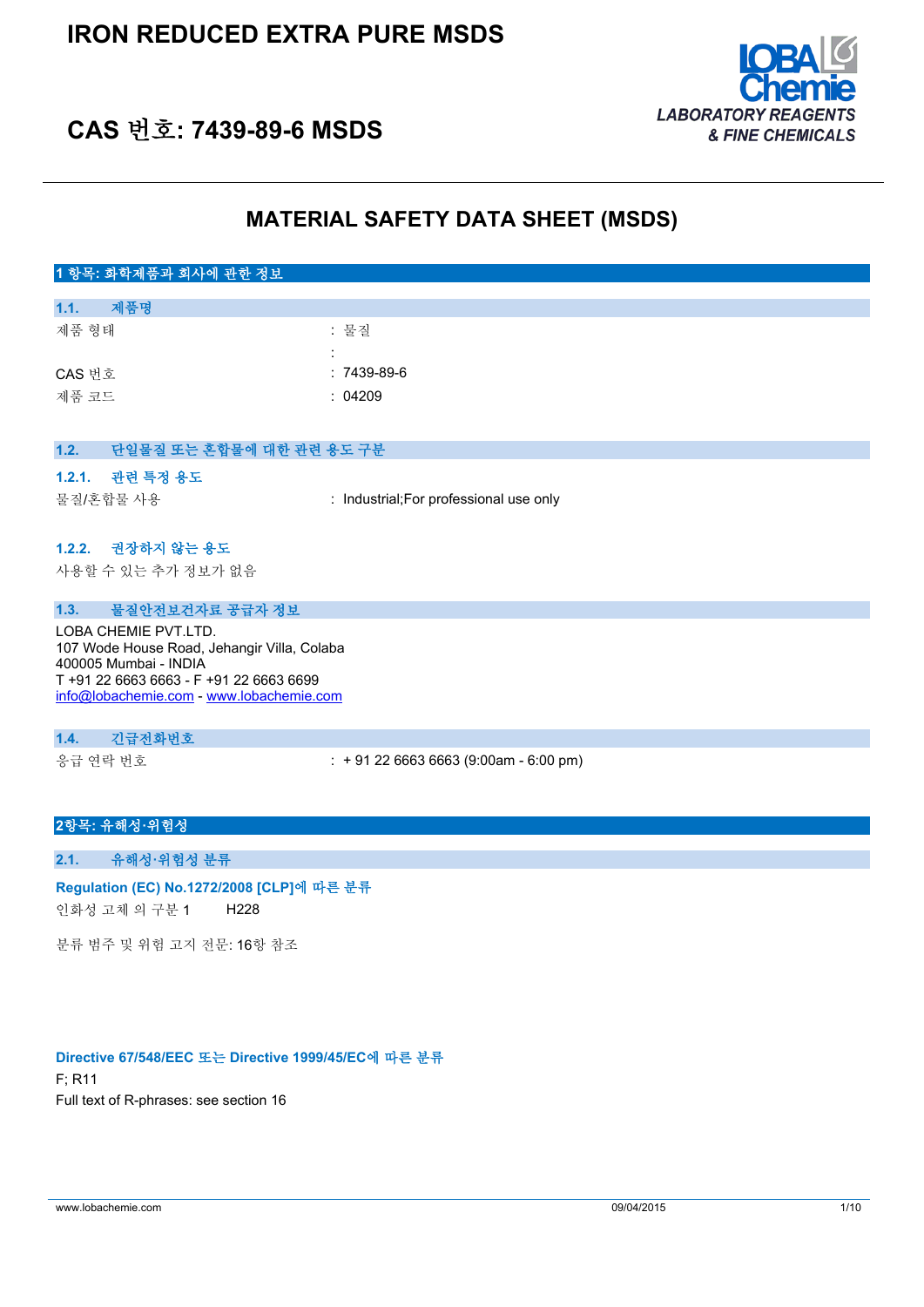물질안전보건자료

### **물리화학적, 인체 건강 및 환경상의악영향**

사용할 수 있는 추가 정보가 없음

| 예방조치문구를 포함한 경고표지 항목<br>2.2.                             |                                                                                                                                                                                               |
|---------------------------------------------------------|-----------------------------------------------------------------------------------------------------------------------------------------------------------------------------------------------|
| 규정 (EC) No. 1272/2008에 따른 라벨 표시[CLP]<br>위험 표시 그림문자(CLP) |                                                                                                                                                                                               |
|                                                         | GHS02                                                                                                                                                                                         |
| Signal word (CLP)                                       | : 위험                                                                                                                                                                                          |
| 유해·위험 문구(CLP)                                           | : H228 - 인화성 고체                                                                                                                                                                               |
| 예방 조치 문구(CLP)                                           | : P210 - 열·스파크·화염·고열로부터 멀리하시오 - 금연<br>P240 - 용기·수용설비를 접지·접합시키시오<br>P241 - 폭발 방지용 전기/환기/조명/ 장비를 사용하시오<br>P280 - 보호장갑·보호의·보안경··안면보호구를 착용하시오.<br>P370+P378 - In case of fire: Use  to extinguish |
|                                                         |                                                                                                                                                                                               |

| 2.3. | 기타 정보               |  |
|------|---------------------|--|
|      | 사용할 수 있는 추가 정보가 없음  |  |
|      |                     |  |
|      |                     |  |
|      | 3항목: 구성성분의 명칭 및 함유량 |  |
|      |                     |  |

| 3.1.   | 단일물질 |                               |
|--------|------|-------------------------------|
| 명칭     |      | $\pm$ IRON REDUCED EXTRA PURE |
| CAS 번호 |      | : 7439-89-6                   |

R- 및 H- 문구에 대한 전문: 16항 참조

### **3.2. 혼합물**

해당없음

| 4항목: 응급조치요령     |                                                                                                                                                                  |
|-----------------|------------------------------------------------------------------------------------------------------------------------------------------------------------------|
|                 |                                                                                                                                                                  |
| 4.1.<br>응급조치 요령 |                                                                                                                                                                  |
| 흠입 후 응급 조치      | : Remove person to fresh air and keep comfortable for breathing. Give oxygen or<br>artificial respiration if necessary. If you feel unwell, seek medical advice. |
| 피부 접촉 후 응급 조치   | : Wash skin with plenty of water. 피부 자극이 생기면 의학적인 조언·주의를 받으시오.                                                                                                   |
| 아구 접촉 후 응급 조치   | : 가능하면 콘택트렌즈를 제거하시오. 계속 씻으시오. 몇 분간 물로 조심해서 씻으시오.<br>눈에 대한 자극이 지속되면 의학적인 조언·주의를 받으시오.                                                                             |
| 섭취 후 응급 조치      | : Rinse mouth out with water. If you feel unwell, seek medical advice.                                                                                           |
|                 |                                                                                                                                                                  |

#### **4.2. 변이원성**

사용할 수 있는 추가 정보가 없음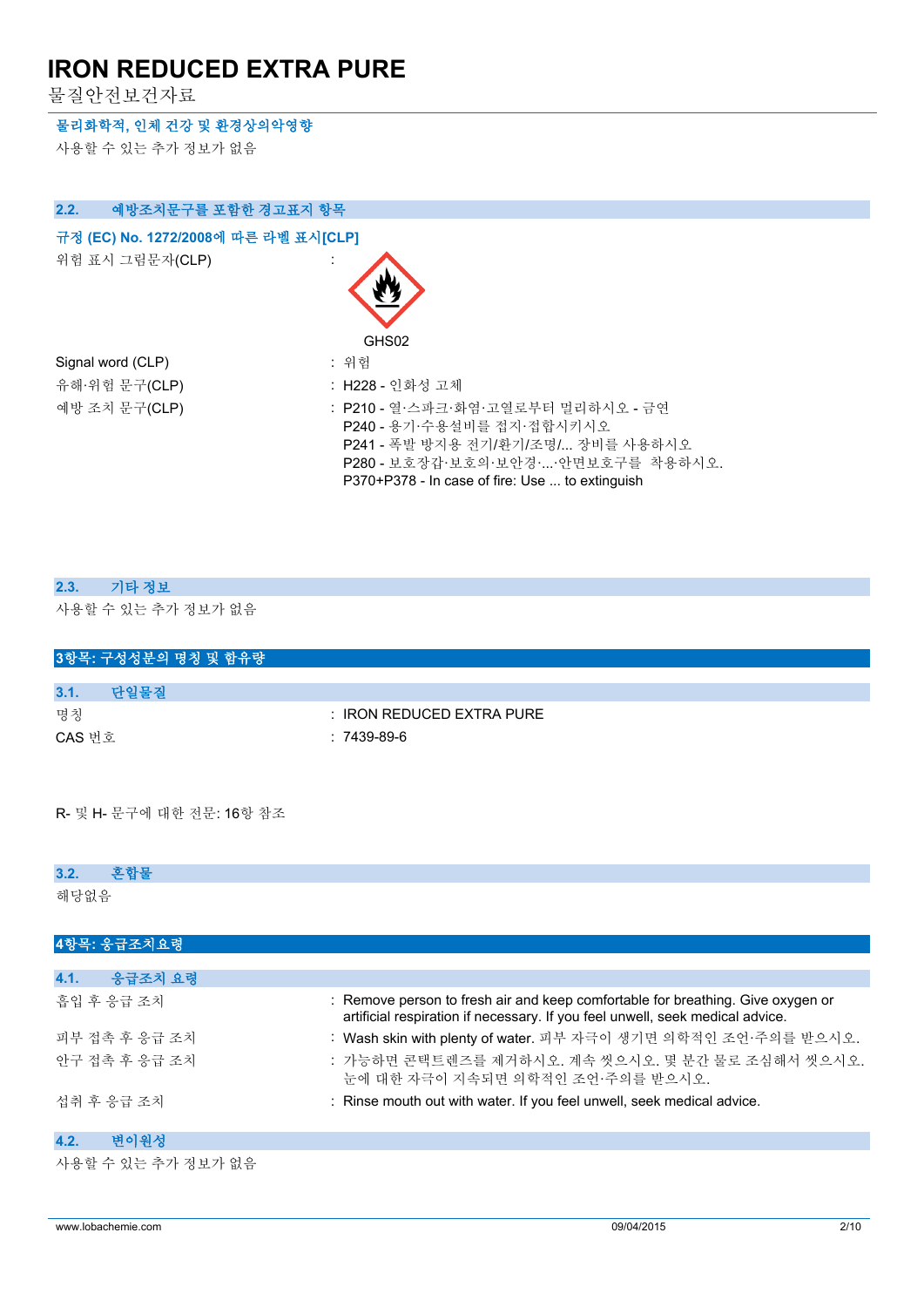물질안전보건자료

| 4.3.<br>즉각적인 치료 및 특수 치료 필요 여부 표시   |                                                                                                                                     |  |  |  |
|------------------------------------|-------------------------------------------------------------------------------------------------------------------------------------|--|--|--|
| 사용할 수 있는 추가 정보가 없음                 |                                                                                                                                     |  |  |  |
| 5항목: 폭발·화재시 대처방법                   |                                                                                                                                     |  |  |  |
| 적절한 소화제<br>5.1.                    |                                                                                                                                     |  |  |  |
| 적절한 소화제                            | : Water spray. dry chemical powder, alcohol-resistant foam, carbon dioxide (CO2).                                                   |  |  |  |
| 부적절한 소화재                           | Do not use a heavy water stream.                                                                                                    |  |  |  |
| 화학물질로부터 생기는 특정 유해성<br>5.2.         |                                                                                                                                     |  |  |  |
| 화재 위험                              | : 인화성 고체.                                                                                                                           |  |  |  |
| 폭발 위험                              | May form flammable/explosive vapour-air mixture.                                                                                    |  |  |  |
|                                    |                                                                                                                                     |  |  |  |
| 5.3.<br>소방대원을 위한 조언                |                                                                                                                                     |  |  |  |
| 소방 지침<br>화재 진압 중 보호                | : Use water spray or fog for cooling exposed containers.<br>Do not attempt to take action without suitable protective equipment.    |  |  |  |
|                                    |                                                                                                                                     |  |  |  |
| 6항목: 누출사고시 대처방법                    |                                                                                                                                     |  |  |  |
| 6.1.<br>인체를 보호하기 위해 필요한 조치사항 및 보호구 |                                                                                                                                     |  |  |  |
| 일반 조치                              | : Remove ignition sources. Use special care to avoid static electric charges. No naked<br>lights. No smoking.                       |  |  |  |
| 비응급 요원용<br>6.1.1.                  |                                                                                                                                     |  |  |  |
| 응급 조치                              | : 먼지를 흡입하지 마십시오.                                                                                                                    |  |  |  |
| 응급 구조대용<br>6.1.2.                  |                                                                                                                                     |  |  |  |
| 보호 장비                              | : 적절한 개인 보호구를 착용하시오.                                                                                                                |  |  |  |
| 응급 조치                              | : Keep away from combustible material. Evacuate unnecessary personnel.                                                              |  |  |  |
| 환경을 보호하기 위해 필요한 조치사항<br>6.2.       |                                                                                                                                     |  |  |  |
| 환경으로 배출하지 마시오.                     |                                                                                                                                     |  |  |  |
| 정화 또는 제거 방법<br>6.3.                |                                                                                                                                     |  |  |  |
| 세척 방법                              | : Clear up rapidly by scoop or vacuum.                                                                                              |  |  |  |
| 기타 항목 참조<br>6.4.                   |                                                                                                                                     |  |  |  |
| 사용할 수 있는 추가 정보가 없음                 |                                                                                                                                     |  |  |  |
| 7항목: 취급 및 저장방법                     |                                                                                                                                     |  |  |  |
| 안전취급요령<br>7.1.                     |                                                                                                                                     |  |  |  |
| 처리 시 위험 가중                         | : Handle empty containers with care because residual vapours are flammable.                                                         |  |  |  |
| 안전취급요령                             | : No naked lights. No smoking.                                                                                                      |  |  |  |
| 7.2.                               | 피해야할 조건을 포함한 안전한 저장 방법                                                                                                              |  |  |  |
| 적절한 공학적 관리                         | : Proper grounding procedures to avoid static electricity should be followed.<br>용기·수용설비를 접지·접합시키시오. 폭발 방지용 전기/환기/조명/ 장비를<br>사용하시오. |  |  |  |
| 보관 조건                              | : Heat sources. 직사광선. Keep in fireproof place.                                                                                      |  |  |  |
| 특정 최종 사용<br>7.3.                   |                                                                                                                                     |  |  |  |
| 사용할 수 있는 추가 정보가 없음                 |                                                                                                                                     |  |  |  |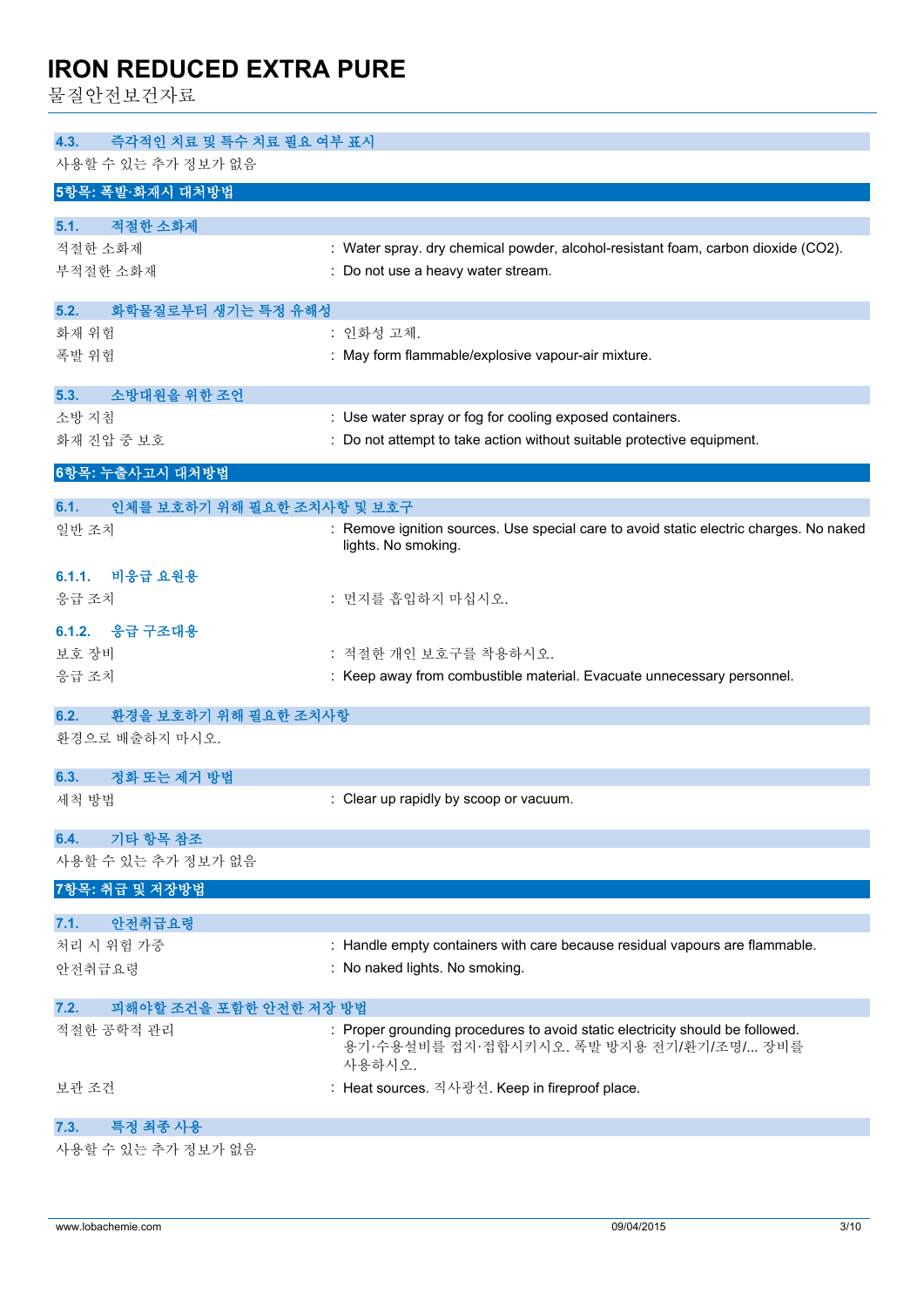물질안전보건자료

# **8항목: 노출방지 및 개인보호구**

# **8.1. 제어 매개 변수**

사용할 수 있는 추가 정보가 없음

| 노출방지<br>8.2.                 |                                      |
|------------------------------|--------------------------------------|
| 손보호                          | : 보호 장갑                              |
| 눈보호                          | : Chemical goggles or safety glasses |
| 신체 보호                        | : 적절한 보호복을 착용하시오                     |
| 호흡기 보호                       | : Wear appropriate mask              |
| 9항목: 물리화학적 특성                |                                      |
| 기본적인 물리화학적 특성에 대한 정보<br>9.1. |                                      |
| 물리적 상태                       | : Solid                              |
| 색상                           | : Black to grey.                     |
| 냄새                           | : odourless.                         |
| 냄새 역치                        | : 자료없음                               |
| pH                           | : 자료없음                               |
| 상대 증발 속도(부틸아세테이트=1)          | : 자료없음                               |
| 융해점                          | : 1535 °C                            |
| 빙점                           | : 자료없음                               |
| 초기 끓는점과 끓는점 범위               | : 3000 $^{\circ}$ C                  |
| 인화점                          | : 자료없음                               |
| 자연발화온도                       | : 자료없음                               |
| 분해온도                         | : 자료없음                               |
| 인화성(고체, 기체)                  | : 인화성 고체                             |
| 증기압                          | : 자료없음                               |
| 20°C에서의 상대 증기 밀도             | : 자료없음                               |
| 상대 밀도                        | : 자료없음                               |
| 비중/밀도                        | : $7.86$ g/cm <sup>3</sup>           |
| 용해도                          | : 물: Insoluble in water              |
| n-옥탄올/물분배계수                  | : 자료없음                               |
| 점도, 운동학적                     | : 자료없음                               |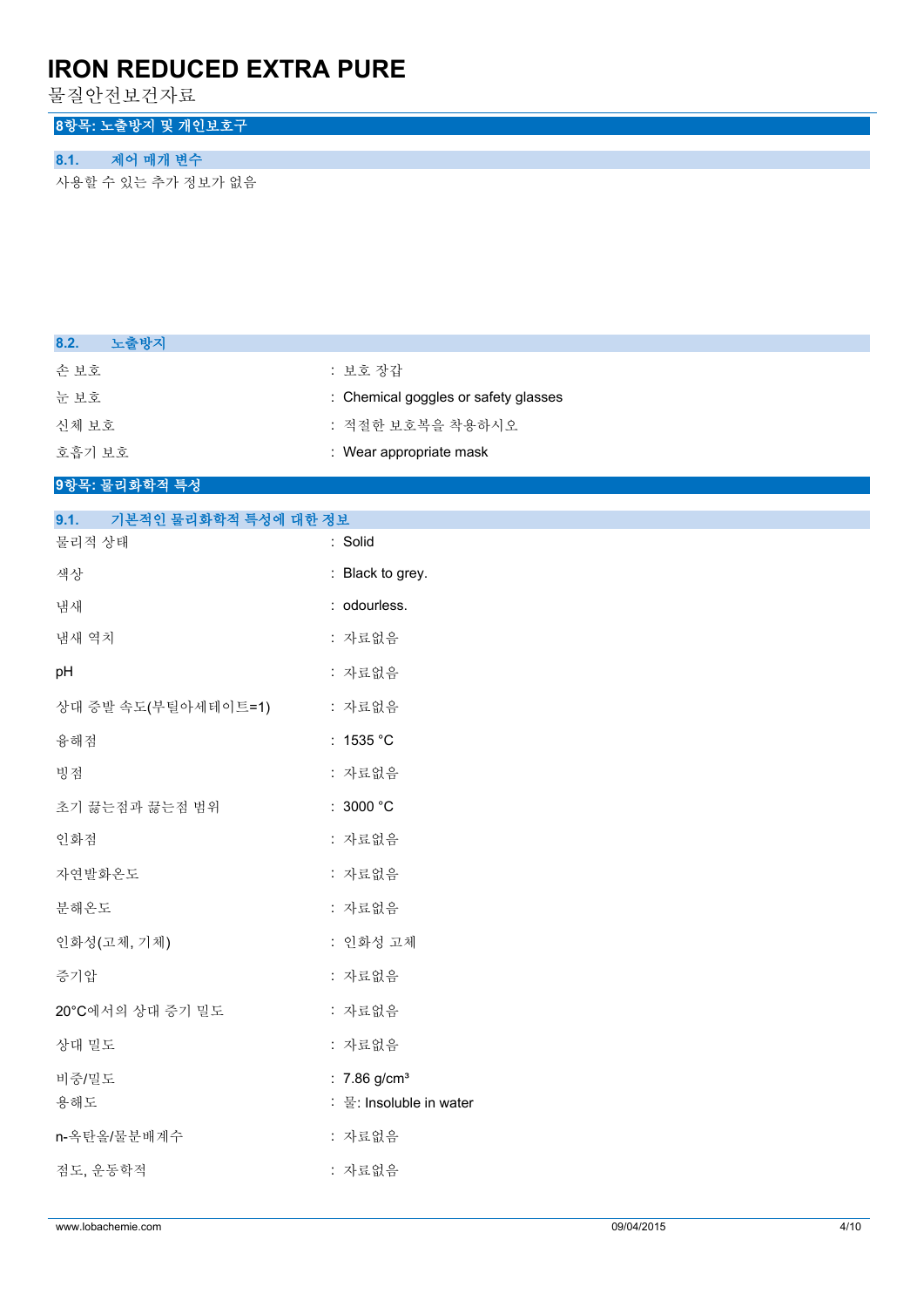물질안전보건자료

| 점도, 역학적            | : 자료없음 |
|--------------------|--------|
| 폭발성                | : 자료없음 |
| 산화성                | : 자료없음 |
| 인화 또는 폭발 범위의 상한/하한 | : 자료없음 |
|                    |        |

#### **9.2. 그 밖의 참고사항**

사용할 수 있는 추가 정보가 없음

### **10항목: 안정성 및 반응성**

#### **10.1. 반응성**

사용할 수 있는 추가 정보가 없음

#### **10.2. 화학적 안정성**

인화성 고체. May form flammable/explosive vapour-air mixture.

### **10.3. 유해 반응의 가능성**

사용할 수 있는 추가 정보가 없음

#### **10.4. 피해야 할 조건**

Open flame. Overheating. 직사광선. 열. Sparks.

#### **10.5. 피해야 할 물질**

사용할 수 있는 추가 정보가 없음

### **10.6. 분해시 생성되는 유해물질**

May release flammable gases.

| 11항목: 독성에 관한 정보             |           |
|-----------------------------|-----------|
|                             |           |
| 11.1. 독성에 대한 정보             |           |
| 급성 독성                       | : 분류되지 않음 |
|                             |           |
| 피부 부식성 / 자극성                | : 분류되지 않음 |
|                             |           |
| 심한 눈손상 또는 자극성               | : 분류되지 않음 |
| 호흡기 또는 피부 과민성               | : 분류되지 않음 |
| 생식세포 돌연변이 유발성               | : 분류되지 않음 |
| 발암성                         | : 분류되지 않음 |
|                             |           |
| 생식독성                        | : 분류되지 않음 |
| 특정 표적장기 독성 (1회노출)           | : 분류되지 않음 |
|                             |           |
| 특정 표적장기 독성 (반복노출) : 분류되지 않음 |           |
|                             |           |
| 흡인유해성                       | : 분류되지 않음 |
|                             |           |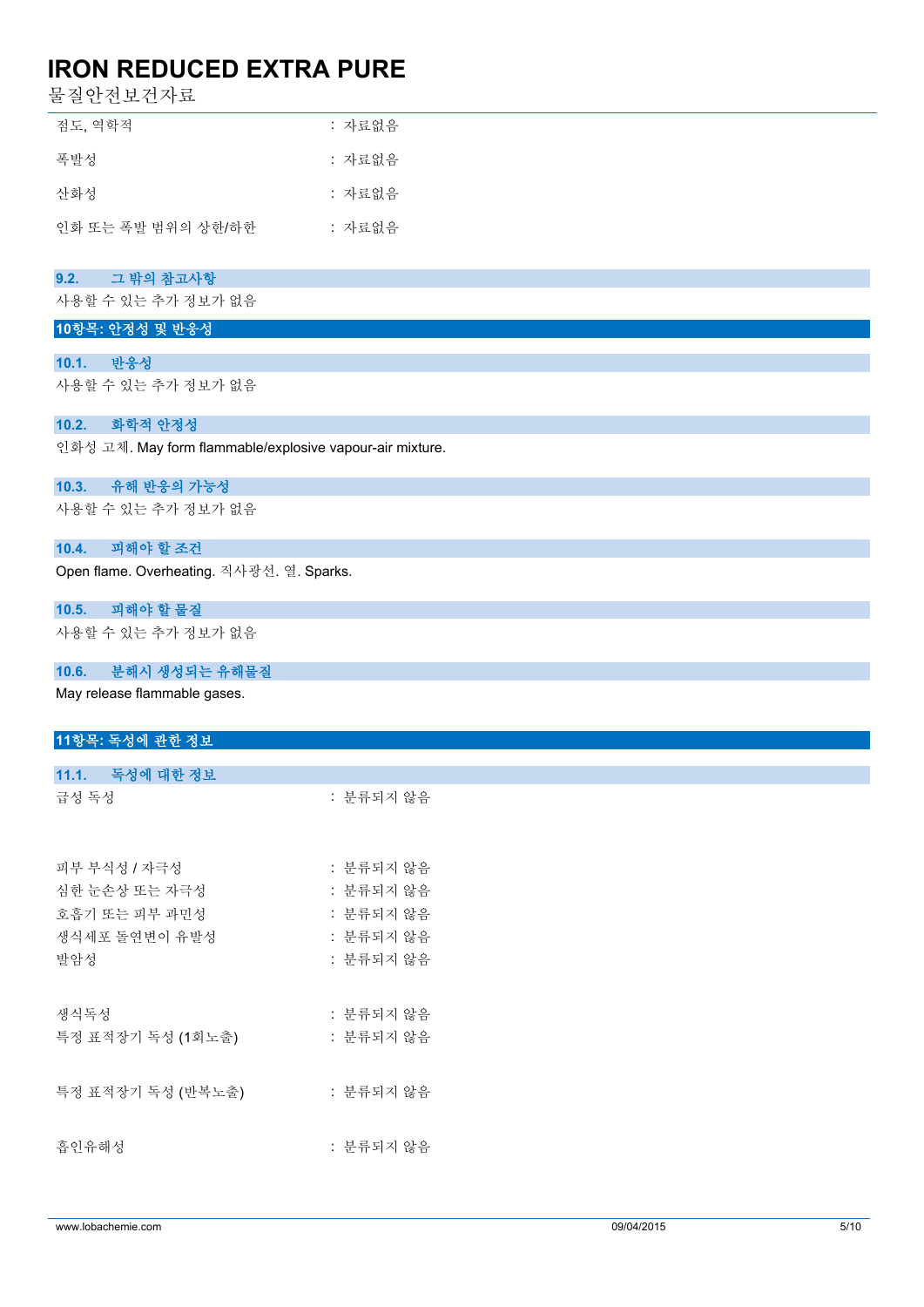물질안전보건자료

# **12항목: 환경에 미치는 영향**

### **12.1. 독성**

사용할 수 있는 추가 정보가 없음

#### **12.2. 잔류성 및 분해성**

사용할 수 있는 추가 정보가 없음

#### **12.3. 생물농축성**

사용할 수 있는 추가 정보가 없음

#### **12.4. 토양이동성**

사용할 수 있는 추가 정보가 없음

#### **12.5. PBT 및 vPvB 평가 결과**

사용할 수 있는 추가 정보가 없음

#### **12.6. 기타 유해 영향**

사용할 수 있는 추가 정보가 없음

### **13항목: 폐기시 주의사항**

**13.1. 폐기물 처리법**

추가 정보 **: Handle empty containers with care because residual vapours are flammable.** 

### **14항목: 운송에 필요한 정보**

ADR / RID / IMDG / IATA / ADN 에 따름

| : 3089                                                     |
|------------------------------------------------------------|
| : 3089                                                     |
| : 3089                                                     |
| : 3089                                                     |
| : 3089                                                     |
|                                                            |
|                                                            |
| : METAL POWDER, FLAMMABLE, N.O.S.                          |
| : METAL POWDER, FLAMMABLE, N.O.S.                          |
| : METAL POWDER, FLAMMABLE, N.O.S.                          |
| : METAL POWDER, FLAMMABLE, N.O.S.                          |
| : METAL POWDER, FLAMMABLE, N.O.S.                          |
| : UN 3089 METAL POWDER, FLAMMABLE, N.O.S., 4.1, III, $(E)$ |
| $:$ UN 3089 METAL POWDER, FLAMMABLE, N.O.S., 4.1, III      |
| : UN 3089 METAL POWDER, FLAMMABLE, N.O.S., 4.1, III        |
|                                                            |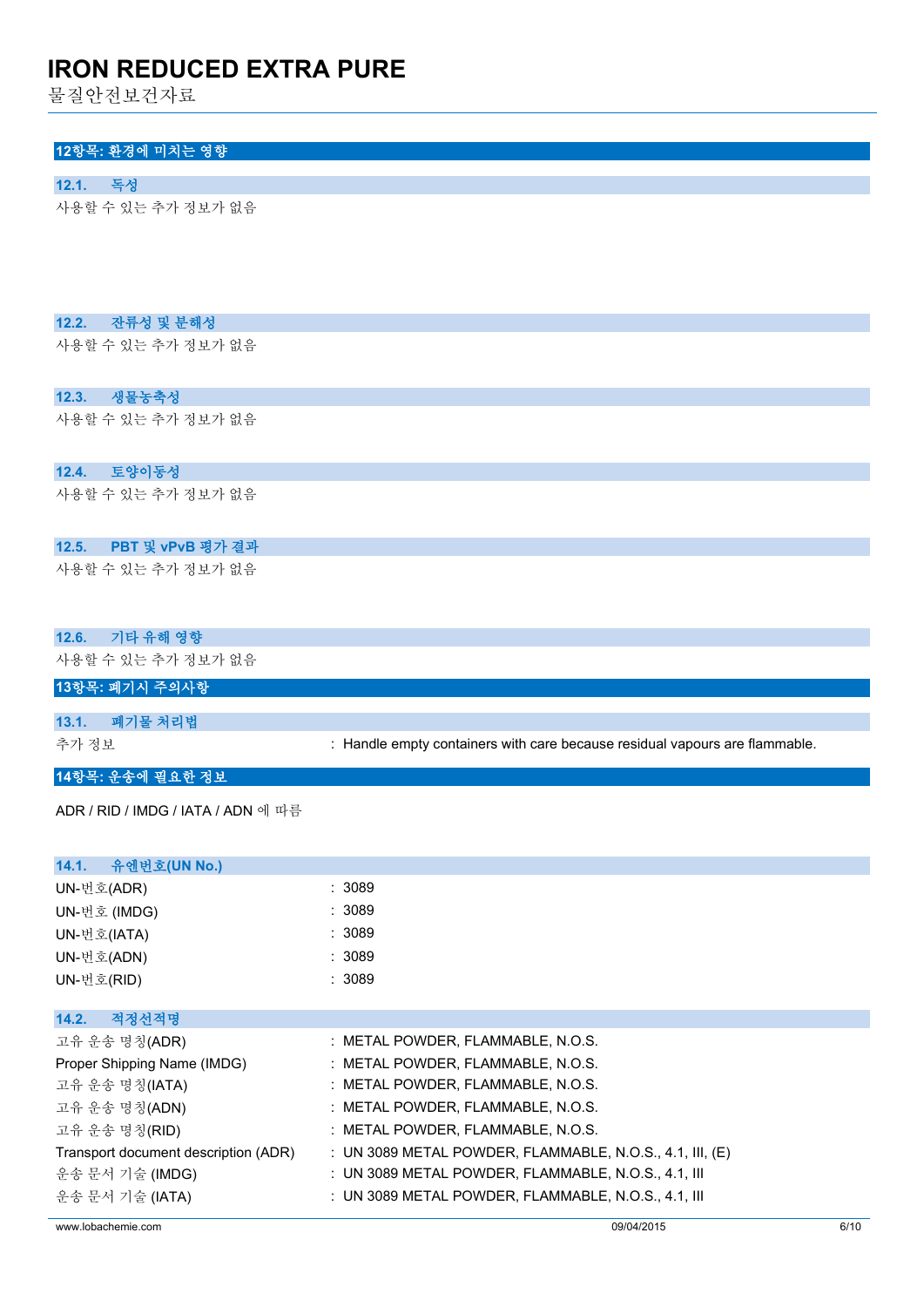물질안전보건자료

| 운송 문서 기술 (ADN) | $\pm$ UN 3089 METAL POWDER, FLAMMABLE, N.O.S., 4.1, III |
|----------------|---------------------------------------------------------|
| 운송 문서 기술 (RID) | $\pm$ UN 3089 METAL POWDER, FLAMMABLE, N.O.S., 4.1, III |

### **14.3. 운송에서의 위험성 등급**

| <b>ADR</b>          |                  |
|---------------------|------------------|
| 운송 위험 분류 (ADR)      | $\therefore$ 4.1 |
| Danger labels (ADR) | $\therefore$ 4.1 |

**IMDG** 운송 위험 분류 (IMDG) : 4.1 Danger labels (IMDG) : 4.1

**IATA** 운송 위험 분류 (IATA) : 4.1 위험 표지 라벨(IATA) : 4.1

| <b>ADN</b>          |                  |
|---------------------|------------------|
| 운송 위험 분류 (ADN)      | $\therefore$ 4.1 |
| Danger labels (ADN) | $\therefore$ 4.1 |

| RID |  |  |
|-----|--|--|
|     |  |  |

운송 위험 분류 (RID) : 4.1 Danger labels (RID) : 4.1



 $: 4.1$ 

:



:







| 14.4. 용기등급  |       |
|-------------|-------|
| 포장 등급(ADR)  | : III |
| 포장 등급(IMDG) | : III |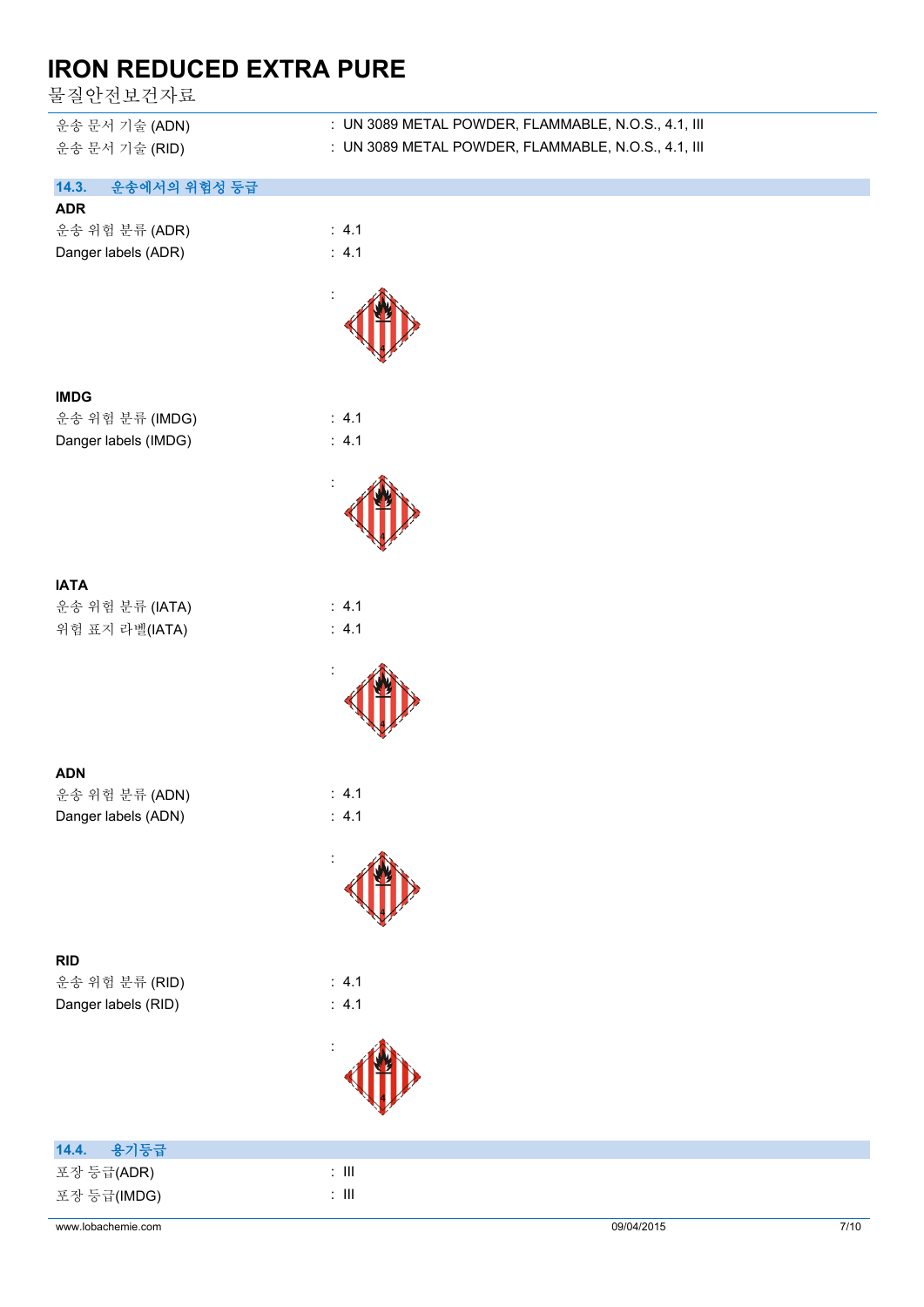물질안전보건자료

|       | 포장 그룹(IATA) | : III |  |
|-------|-------------|-------|--|
|       | 포장 그룹(ADN)  | : III |  |
|       | 포장 등급(RID)  | ÷ III |  |
|       |             |       |  |
| 14.5. | 환경 유해성      |       |  |

| 화경에 위험    | : No          |
|-----------|---------------|
| 해양오염물질    | ∴ No          |
| 그 밖의 참고사항 | : 가용 추가 정보 없음 |

#### $14.6.$ **14.6. 사용자를 위한 특별 주의사항**

#### **- 내륙 수송**

| 분류 코드(UN)                                                    | : F3                             |
|--------------------------------------------------------------|----------------------------------|
| 특수 공급(ADR)                                                   | 552                              |
| 일정량(ADR)                                                     | : 5kg                            |
| 극소량(ADR)                                                     | $E = 1$                          |
| Packing instructions (ADR)                                   | P002, IBC08, R001<br>t.          |
| Special packing provisions (ADR)                             | B4<br>t.                         |
| Mixed packing provisions (ADR)                               | <b>MP11</b>                      |
| Portable tank and bulk container<br>instructions (ADR)       | T <sub>1</sub><br>$\ddot{\cdot}$ |
| Portable tank and bulk container special<br>provisions (ADR) | : TP33                           |
| Tank code (ADR)                                              | SGAV<br>t.                       |
| 탱크 수송용 차량                                                    | AT<br>t.                         |
| 운송 범주(ADR)                                                   | ÷<br>3                           |
| Special provisions for carriage - Packages<br>(ADR)          | : V11                            |
| Special provisions for carriage - Bulk<br>(ADR)              | : VC1, VC2                       |
| 위험 식별 번호(Kemler 번호)                                          | 40<br>$\ddot{\phantom{a}}$       |
| 오렌지 플레이트                                                     | 40                               |
|                                                              | 3089                             |
| 터널 제한 코드 (ADR)                                               | : E                              |
| EAC 코드                                                       | :4Y                              |
|                                                              |                                  |
| - 해상 운송                                                      |                                  |
| Special provision (IMDG)                                     | : 223                            |
| Limited quantities (IMDG)                                    | : 5 kg                           |
| 극소량(IMDG)                                                    | : E1                             |
| Packing instructions (IMDG)                                  | : P002                           |
| IBC packing instructions (IMDG)                              | : IBC08                          |
| IBC special provisions (IMDG)                                | <b>B2, B4</b>                    |
| Tank instructions (IMDG)                                     | T <sub>1</sub>                   |
| Tank special provisions (IMDG)                               | <b>TP33</b>                      |
| EmS-No. (Fire)                                               | $F-G$                            |
| EmS-No. (Spillage)                                           | $S-G$                            |
| Stowage category (IMDG)                                      | B                                |

Stowage and handling (IMDG) : H1

MFAG-번호 : 170

Segregation (IMDG) : SG17, SG25, SG26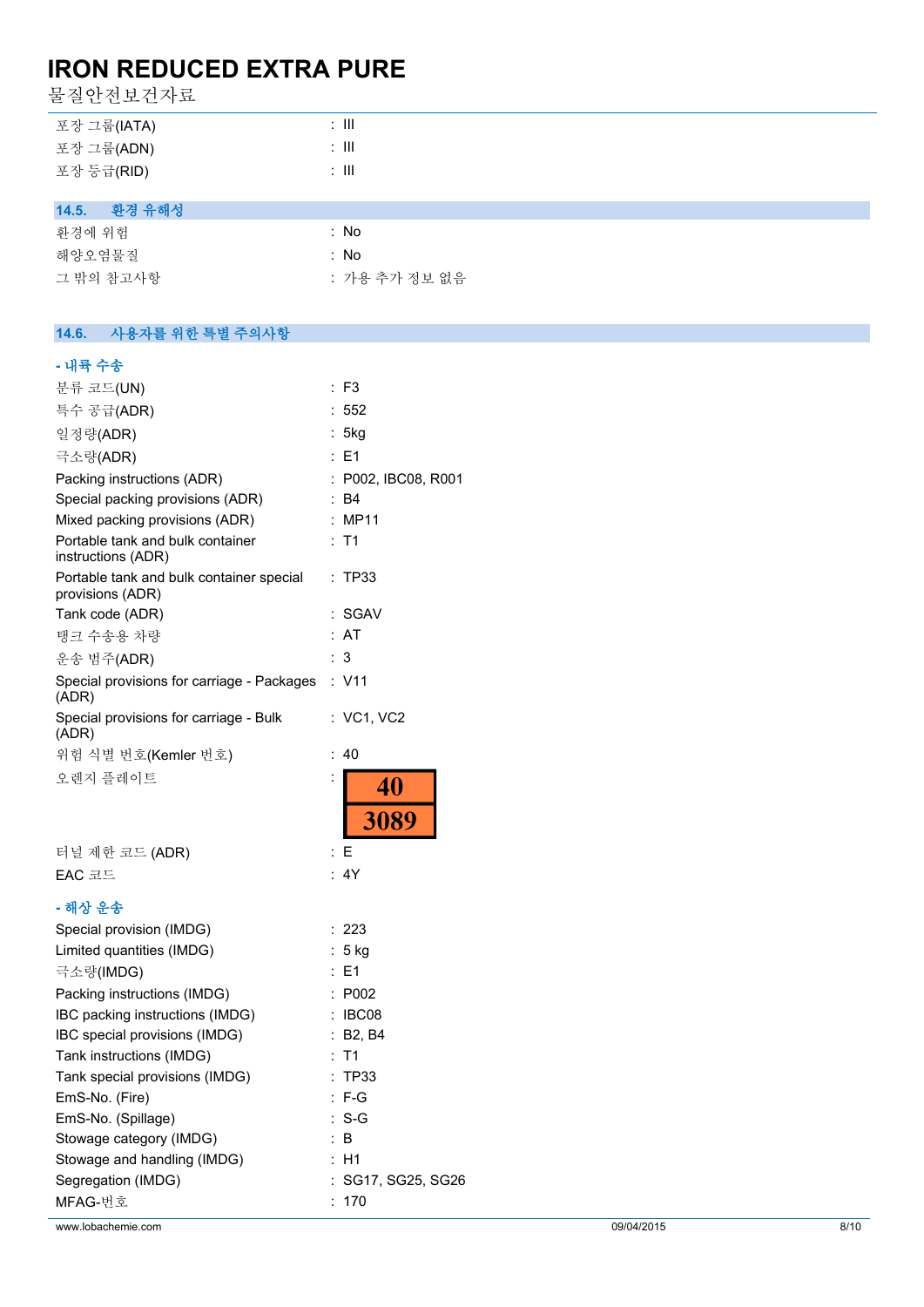물질안전보건자료

### **- 항공 운송**

| PCA 예상 수량(IATA)                                              | : E1                |
|--------------------------------------------------------------|---------------------|
| PCA 제한 수량(IATA)                                              | : Y443              |
| PCA 제한 수량 최대 순수량(IATA)                                       | : 10kg              |
| PCA 포장 지침(IATA)                                              | : 446               |
| PCA 최대 순수량(IATA)                                             | $: 25$ kg           |
| CAO 포장 지침(IATA)                                              | : 449               |
| CAO 최대 순수량(IATA)                                             | : 100kg             |
| 특별 공급(IATA)                                                  | : A3                |
| ERG 코드(IATA)                                                 | : 3L                |
| - 국내 수로 운송                                                   |                     |
| 분류 코드(ADN)                                                   | : F3                |
| 특별 공급(ADN)                                                   | : 552               |
| 일정량(ADN)                                                     | : 5 kg              |
| 극소량(ADN)                                                     | : E1                |
| Equipment required (ADN)                                     | $:$ PP              |
| Number of blue cones/lights (ADN)                            | : 0                 |
| - 철도 수송                                                      |                     |
| Classification code (RID)                                    | : F3                |
| 특별 공급(RID)                                                   | : 552               |
| 한정 수량(RID)                                                   | : 5kg               |
| 극소량(RID)                                                     | : E1                |
| Packing instructions (RID)                                   | : P002, IBC08, R001 |
| Special packing provisions (RID)                             | : B4                |
| Mixed packing provisions (RID)                               | : MP11              |
| Portable tank and bulk container<br>instructions (RID)       | $:$ T1              |
| Portable tank and bulk container special<br>provisions (RID) | : TP33              |
| Tank codes for RID tanks (RID)                               | : SGAV              |
| 운송 범주(RID)                                                   | 3                   |
| Special provisions for carriage - Packages : W1<br>(RID)     |                     |
| Special provisions for carriage - Bulk<br>(RID)              | : VC1, VC2          |
| Colis express (express parcels) (RID)                        | : CE11              |
| Hazard identification number (RID)                           | : 40                |

### **14.7. MARPOL 73/78 별첨 II 및 IBC 코드에 따른 대량 운송**

해당없음

# **15항목: 법적 규제현황**

# **15.1. 안전, 보건 및 환경과 관련하여 단일물질 또는 혼합물에 대한 특별 규정/법규**

# **15.1.1. EU 규정**

REACH의 별첨 XVII 규제사항에 따른 제한 없음 IRON REDUCED EXTRA PURE is not on the REACH Candidate List IRON REDUCED EXTRA PURE is not on the REACH Annex XIV List